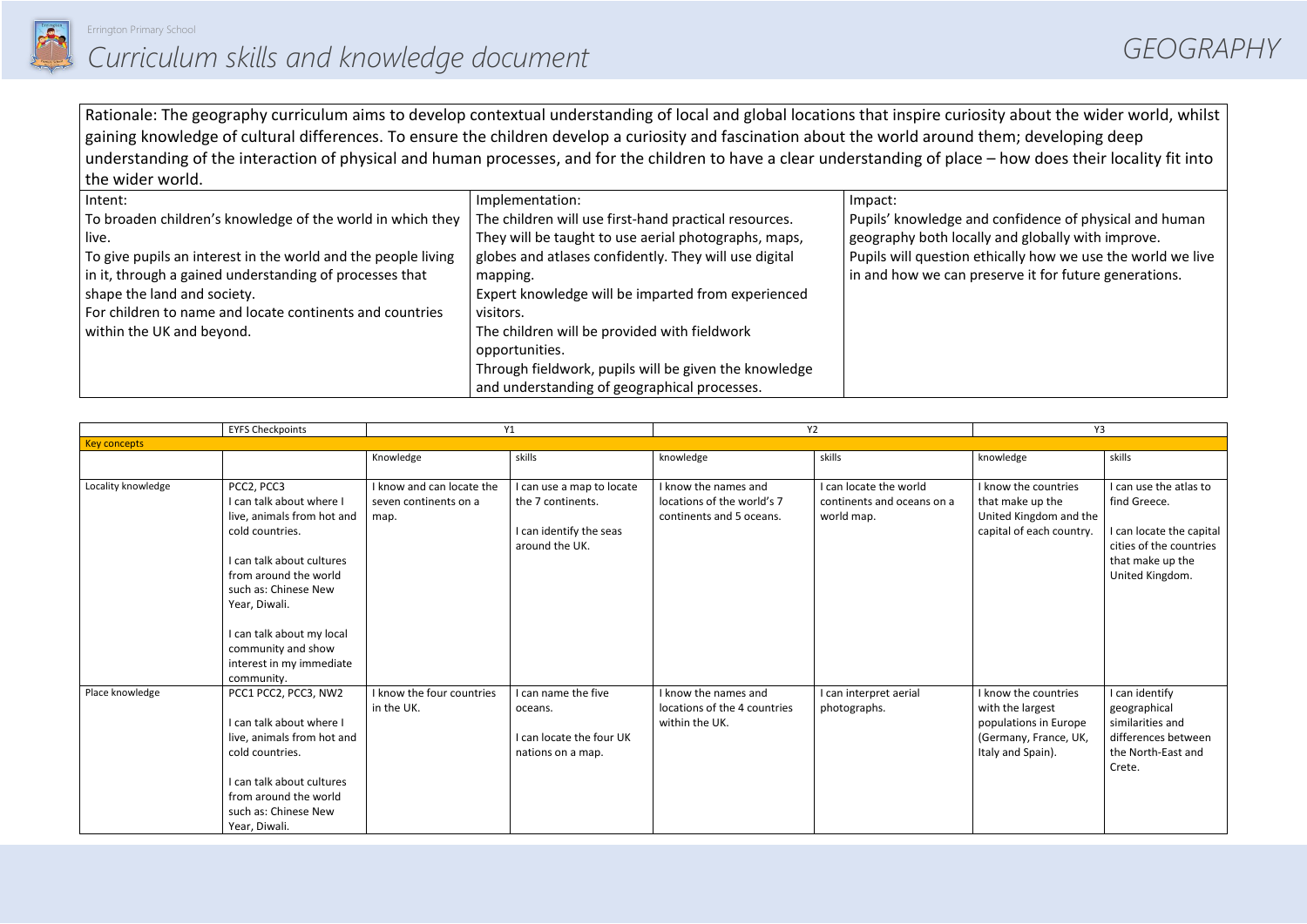

# *Curriculum skills and knowledge document GEOGRAPHY*

|                                                                                                             | I can begin to recognise<br>simple features on a map.                                                                                                                                           |                                                                                                                    |                                                                                                            |                                                                                                                                                                                                                |                                                                                                                                                                                                           |                                                                                                                                                  |                                                                                                                                                                                                                                                                                                |
|-------------------------------------------------------------------------------------------------------------|-------------------------------------------------------------------------------------------------------------------------------------------------------------------------------------------------|--------------------------------------------------------------------------------------------------------------------|------------------------------------------------------------------------------------------------------------|----------------------------------------------------------------------------------------------------------------------------------------------------------------------------------------------------------------|-----------------------------------------------------------------------------------------------------------------------------------------------------------------------------------------------------------|--------------------------------------------------------------------------------------------------------------------------------------------------|------------------------------------------------------------------------------------------------------------------------------------------------------------------------------------------------------------------------------------------------------------------------------------------------|
| Human and physical<br>geography                                                                             | NW1. NW2, NW3<br>I can discuss the changes in<br>the environment drawing on<br>autumn and winter changes.<br>I can use my senses to<br>explore the environment.                                 | I know that the weather<br>changes with each season.<br>I know that countries closer<br>to the equator are hotter. | I can identify human and<br>physical features of our<br>village and the Tees Valley.                       | I know where my locality is in<br>relation to the UK.                                                                                                                                                          | I can use google earth to<br>investigate Marske in relation to<br>county, region, country and<br>continent. (altering scale).<br>I can use satellite images (NASA<br>etc) to locate the UK and<br>Europe. | I know differences<br>between coast and<br>country.<br>I know the key<br>landforms including<br>hills, mountains, coast<br>and rivers of the UK. | I can describe the<br>human impact of<br>farming on the land and<br>fishing in the sea.<br>I can explain how human<br>and physical features<br>within the UK have<br>changed over time.<br>I can investigate, record<br>results and review the<br>impact of people using<br>coastal footpaths. |
| Skills and fieldwork<br>Using the process:<br>Investigate<br>Results<br>Diagram<br>End review / evaluation) | N/A                                                                                                                                                                                             | I know the terms coast, cliff,<br>sea and ocean.<br>I know the differences<br>between towns and<br>countryside.    | I can describe the key<br>features of an area.<br>I can identify geographical<br>features on a photograph. | I know the human and physical<br>features of my locality.                                                                                                                                                      | I can use maps, aerial<br>photographs and plans to locate<br>areas on the school site.<br>I can use simple compass<br>directions.                                                                         | I understand primary<br>sources of information.                                                                                                  | I can use and follow<br>positional language.                                                                                                                                                                                                                                                   |
| <b>Linear themes</b>                                                                                        |                                                                                                                                                                                                 |                                                                                                                    |                                                                                                            |                                                                                                                                                                                                                |                                                                                                                                                                                                           |                                                                                                                                                  |                                                                                                                                                                                                                                                                                                |
| Data collection                                                                                             | N/A                                                                                                                                                                                             | I know how to record data<br>using a simple diagram.                                                               | With support, I can complete<br>a traffic survey.                                                          | I know how to use simple IT tools<br>to present my data.                                                                                                                                                       | I can complete a traffic survey.                                                                                                                                                                          | I know how data can be<br>collected.                                                                                                             | I can use random<br>sampling to collect<br>vegetation data.                                                                                                                                                                                                                                    |
| Map reading                                                                                                 | I can begin to recognise<br>simple features on a map.                                                                                                                                           | I know how to make a simple<br>map of the classroom.                                                               |                                                                                                            | I know the 4 main points of the<br>compass and use these in games<br>and activities.<br>I know that the earth has<br>changed over time (comparison<br>between now and when the<br>dinosaurs walked the earth). | I can identify locations using<br>letter-number coordinates.                                                                                                                                              | I know the 8 points of the<br>compass.                                                                                                           | I can give 4 figure grid<br>references                                                                                                                                                                                                                                                         |
| Knowledge of the world                                                                                      | I can talk about where I<br>live.<br>I can talk about animals<br>from hot and cold<br>countries.<br>I can talk about cultures<br>from around the world<br>such as: Chinese New<br>Year, Diwali. | I know the similarities and<br>differences between Marske<br>and a town in Kenya.                                  | I can locate Kenya using a<br>map.                                                                         | I know the continents and<br>oceans of the world.<br>I know what Pangea was and can<br>identify the changes on a map.                                                                                          | I can use world maps, globes<br>and simple atlases.                                                                                                                                                       | I know the continents and<br>largest countries in Europe<br>in terms of population and<br>area.                                                  | I can name the<br>continents and<br>recognise them on<br>maps, satellite images<br>and globes.                                                                                                                                                                                                 |
| Environmental impact                                                                                        | I can talk about how things<br>change over time.                                                                                                                                                | I know how humans can<br>impact the land. e.g., road<br>networks, cultivation of<br>fields.                        | I can explain how humans<br>have changed the land.                                                         | I know that human activity can<br>affect the habitats of different<br>animals.                                                                                                                                 | I can explain the impact and<br>interaction between humans<br>and the flora and fauna of a<br>locality.                                                                                                   | I know that population<br>migration and increased<br>tourism can impact on the<br>topography of the coast.                                       | I can investigate, record<br>results and review the<br>impact of people using<br>coastal footpaths.                                                                                                                                                                                            |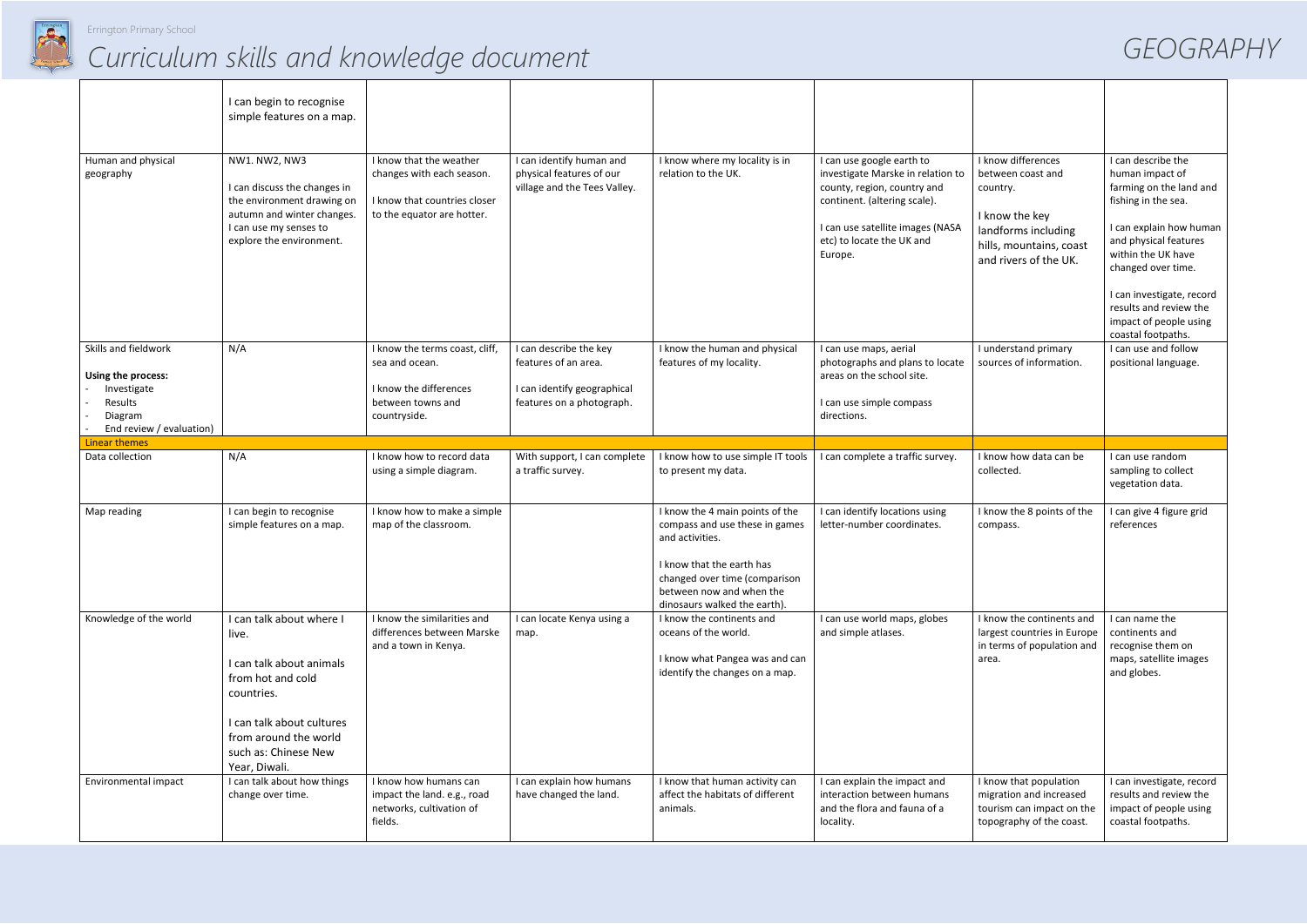

Errington Primary School

## *Curriculum skills and knowledge document GEOGRAPHY*

|                            | I can begin to understand   |                                                  |                        |                                          |                             | I know that Europe and                              |                      |
|----------------------------|-----------------------------|--------------------------------------------------|------------------------|------------------------------------------|-----------------------------|-----------------------------------------------------|----------------------|
|                            | basic recycling and reusing |                                                  |                        |                                          |                             | the UK were once joined                             |                      |
|                            | items.                      |                                                  |                        |                                          |                             | (Doggerland) and can                                |                      |
|                            |                             |                                                  |                        |                                          |                             | explain how this has                                |                      |
|                            |                             |                                                  |                        |                                          |                             | changed.                                            |                      |
| <b>Global Learning</b>     | N/A                         | GG – Zero hunger                                 | GG - Quality Education | GG 15 - Life on Land (wildfires)         | GG 7 - Affordable and clean | GG 16 - Peace, justice and                          | GG - Good Health and |
|                            |                             |                                                  |                        |                                          | energy                      | strong institutions.                                | Wellbeing (tourism)  |
| (making link to the global |                             |                                                  |                        |                                          |                             |                                                     |                      |
| Goals)                     |                             |                                                  |                        |                                          |                             |                                                     |                      |
| Experiences                | Cultural days, Beach visit, | Beach day - Immersion and vocabulary acquisition |                        | Margrove park visit - Focus on habitats. |                             | Earth Education Day (possible overnight) - woodland |                      |
|                            | visits to local community.  |                                                  |                        |                                          |                             | / nature connectedness                              |                      |
|                            | Visitors into school.       |                                                  |                        |                                          |                             |                                                     |                      |

|                                 |                                                                                                                                                                                                                                                                                                                                                             | Y4                                                                                                                                                                                                                                                                |                                                                                                                                                                   | <b>Y5</b>                                                                                                                                                                                                                                                                                                                               |                                                                                                                                                                                                                      | Y6                                                                                                                                                                                                                                                                                                               |  |
|---------------------------------|-------------------------------------------------------------------------------------------------------------------------------------------------------------------------------------------------------------------------------------------------------------------------------------------------------------------------------------------------------------|-------------------------------------------------------------------------------------------------------------------------------------------------------------------------------------------------------------------------------------------------------------------|-------------------------------------------------------------------------------------------------------------------------------------------------------------------|-----------------------------------------------------------------------------------------------------------------------------------------------------------------------------------------------------------------------------------------------------------------------------------------------------------------------------------------|----------------------------------------------------------------------------------------------------------------------------------------------------------------------------------------------------------------------|------------------------------------------------------------------------------------------------------------------------------------------------------------------------------------------------------------------------------------------------------------------------------------------------------------------|--|
| <b>Key concepts</b>             |                                                                                                                                                                                                                                                                                                                                                             |                                                                                                                                                                                                                                                                   |                                                                                                                                                                   |                                                                                                                                                                                                                                                                                                                                         |                                                                                                                                                                                                                      |                                                                                                                                                                                                                                                                                                                  |  |
| Locality knowledge              | I know specific countries and<br>regions in Europe.                                                                                                                                                                                                                                                                                                         | I can locate and name<br>countries using maps or<br>atlases.                                                                                                                                                                                                      | I know some of the countries<br>that make up South America.                                                                                                       | I can use maps and atlases to<br>locate the countries that<br>make up South America.                                                                                                                                                                                                                                                    | I know the location of the<br>main mountain ranges of the<br>world.<br>I know how mountains are<br>formed.                                                                                                           | I can locate and label<br>continents, oceans and<br>mountain ranges on a map.                                                                                                                                                                                                                                    |  |
| Place knowledge                 | I know the location and flow<br>of rivers in various regions<br>(UK and the Middle East).                                                                                                                                                                                                                                                                   | I can locate Bagdad in an<br>atlas.<br>I know the similarities and<br>differences between Ancient<br>and Modern Bagdad and can<br>explain how these changes<br>have occurred.                                                                                     | I know about a region of<br>South America (Amazon,<br>Brazil).<br>I can identify the horizontal<br>and vertical structure of the<br>rainforest.                   | I can use atlases, maps,<br>globes and digital mapping to<br>locate and describe the<br>features of the rainforest.                                                                                                                                                                                                                     | I know about land use,<br>biomes and the physical<br>geography of the Himalayas.                                                                                                                                     | I can locate main mountains<br>on each continent.<br>I can identify climatic zones<br>on a world map.                                                                                                                                                                                                            |  |
| Human and physical<br>geography | I know and understand<br>geographical similarities and<br>differences of physical and<br>human geography.<br>I understand the processes<br>involved in the water cycle.<br>I know how volcanoes are<br>formed and the locations of<br>Mount St Helens, Mount<br>Etna, Krakatoa and Mauna<br>Loa.<br>I know about major tectonic<br>plates around the world. | I can explain tectonic<br>processes, in convergent,<br>divergent and transform<br>boundaries.<br>I can explain the formation of<br>rivers and explain the terms<br>meander, river beach, oxbow<br>lake, mouth, floodplain,<br>estuary, erosion and<br>deposition. | I know about the physical<br>and human geography of<br>Brazil and the Amazon<br>rainforest.<br>I understand the key aspects<br>of biomes and vegetation<br>belts. | I can describe and<br>understand the key aspects<br>of types of settlement and<br>land use and the distribution<br>of natural resources<br>including energy and food.<br>I can identify types of<br>settlement and land use in<br>the locality of Errington<br>Woods.<br>I know about Anglo Saxon<br>land use (subsistence<br>farming). | I know that different areas<br>have different types of<br>economy and land use, and<br>this is often linked to the<br>physical geography of the<br>environment.<br>I understand the key aspects<br>of climate zones. | I can compare the human<br>geography - economic<br>activity and resources of the<br>Himalayas to an area of the<br>UK-Lake District.<br>I can describe and<br>understand the key aspects<br>of types of settlement and<br>land use and the distribution<br>of natural resources<br>including minerals and water. |  |